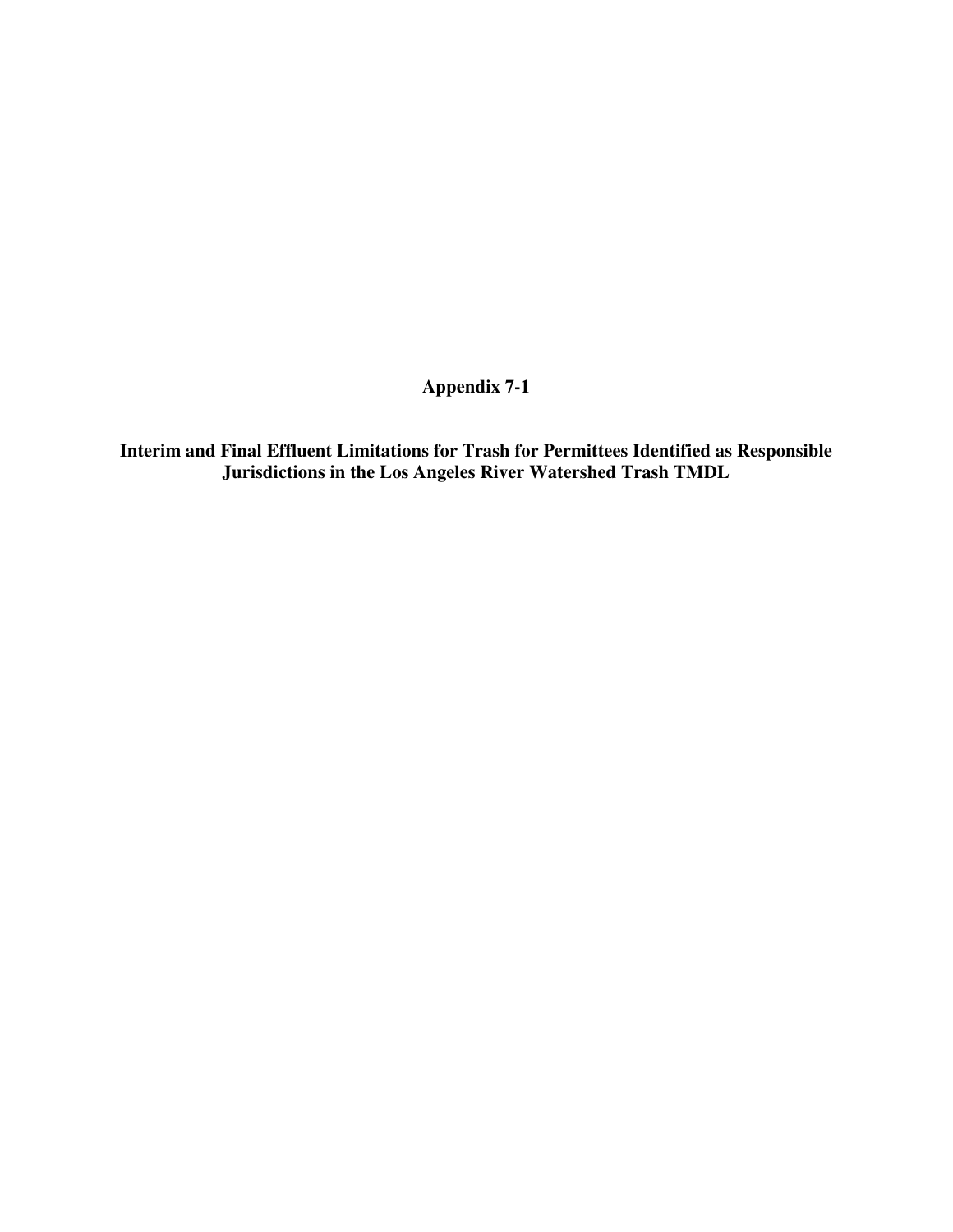| (ganons of uncomplessed trash) |          |                 |                  |                 |                 |                  |                |  |  |  |  |  |
|--------------------------------|----------|-----------------|------------------|-----------------|-----------------|------------------|----------------|--|--|--|--|--|
| <b>Permittees</b>              | 2010     | 2011            | 2012             | 2013            | 2014            | 2015             | $2016^3$       |  |  |  |  |  |
|                                | $(50\%)$ | $(40\%)$        | $(30\%)$         | $(20\%)$        | $(10\%)$        | $(3.3\%)$        | $(0\%)$        |  |  |  |  |  |
| Alhambra                       | 19952    | 15961           | 11971            | 7981            | 3990            | 1317             | 0              |  |  |  |  |  |
| Arcadia                        | 25054    | 20043           | 15032            | 10022           | 5011            | 1654             | $\overline{0}$ |  |  |  |  |  |
| Bell                           | 8013     | 6410            | 4808             | 3205            | 1603            | 529              | $\mathbf 0$    |  |  |  |  |  |
| <b>Bell Gardens</b>            | 6750     | 5400            | 4050             | 2700            | 1350            | 446              | $\overline{0}$ |  |  |  |  |  |
| <b>Bradbury</b>                | 2139     | 1711            | 1283             | 855             | 428             | 141              | $\overline{0}$ |  |  |  |  |  |
| <b>Burbank</b>                 | 46295    | 37036           | 27777            | 18518           | 9259            | 3055             | $\mathbf 0$    |  |  |  |  |  |
| Calabasas                      | 11253    | 9002            | 6752             | 4501            | 2251            | $\overline{743}$ | 0              |  |  |  |  |  |
| $\overline{C}$ arson           | 3416     | 2733            | 2050             | 1366            | 683             | $\overline{225}$ | $\overline{0}$ |  |  |  |  |  |
| Commerce                       | 29367    | 23493           | 17620            | 11747           | 5873            | 1938             | $\mathbf 0$    |  |  |  |  |  |
| Compton                        | 26596    | 21276           | 15957            | 10638           | 5319            | 1755             | 0              |  |  |  |  |  |
| Cudahy                         | 2968     | 2374            | 1781             | 1187            | 594             | 196              | $\overline{0}$ |  |  |  |  |  |
| Downey                         | 19532    | 15625           | 11719            | 7813            | 3906            | 1289             | $\overline{0}$ |  |  |  |  |  |
| Duarte                         | 6105     | 4884            | 3663             | 2442            | 1221            | 403              | $\overline{0}$ |  |  |  |  |  |
| El Monte                       | 21104    | 16883           | 12662            | 8442            | 4221            | 1393             | $\overline{0}$ |  |  |  |  |  |
| Glendale                       | 70157    | 56126           | 42094            | 28063           | 14031           | 4630             | $\overline{0}$ |  |  |  |  |  |
| Hidden Hills                   | 1832     | 1465            | 1099             | 733             | 366             | 121              | $\mathbf 0$    |  |  |  |  |  |
| <b>Huntington Park</b>         | 9580     | 7664            | 5748             | 3832            | 1916            | 632              | 0              |  |  |  |  |  |
| Irwindale                      | 6176     | 4941            | 3706             | 2470            | 1235            | 408              | $\overline{0}$ |  |  |  |  |  |
| La Cañada Flintridge           | 16748    | 13398           | 10049            | 6699            | 3350            | 1105             | 0              |  |  |  |  |  |
| Los Angeles                    | 687423   | 549938          | 412454           | 274969          | 137485          | 45370            | $\overline{0}$ |  |  |  |  |  |
| Los Angeles County             | 155112   | 124089          | 93067            | 62045           | 31022           | 10237            | $\mathbf 0$    |  |  |  |  |  |
| Lynwood                        | 14101    | 11280           | 8460             | 5640            | 2820            | 931              | $\mathbf 0$    |  |  |  |  |  |
| Maywood                        | 3065     | 2452            | 1839             | 1226            | 613             | 202              | $\mathsf 0$    |  |  |  |  |  |
| Monrovia                       | 23344    | 18675           | 14006            | 9337            | 4669            | 1541             | $\overline{0}$ |  |  |  |  |  |
| Montebello                     | 25185    | 20148           | 15111            | 10074           | 5037            | 1662             | $\pmb{0}$      |  |  |  |  |  |
| <b>Monterey Park</b>           | 19450    | 15560           | 11670            | 7780            | 3890            | 1284             | $\overline{0}$ |  |  |  |  |  |
| Paramount                      | 13726    | 10981           | 8236             | 5490            | 2745            | 906              | $\overline{0}$ |  |  |  |  |  |
| Pasadena                       | 55999    | 44799           | 33599            | 22400           | 11200           | 3696             | $\overline{0}$ |  |  |  |  |  |
| Pico Rivera                    | 6977     | 5581            | 4186             | 2791            | 1395            | 460              | $\mathbf 0$    |  |  |  |  |  |
| Rosemead                       | 13653    | 10922           | 8192             | 5461            | 2731            | 901              | 0              |  |  |  |  |  |
| San Fernando                   | 6974     | 5579            | 4184             | 2789            | 1395            | 460              | $\mathbf 0$    |  |  |  |  |  |
| San Gabriel                    | 10172    | 8137            | 6103             | 4069            | 2034            | 671              | $\mathbf 0$    |  |  |  |  |  |
| San Marino                     | 7196     | 5756            | 4317             | 2878            | 1439            | 475              | $\mathbf 0$    |  |  |  |  |  |
| Santa Clarita                  | 451      | 360             | $\overline{270}$ | 180             | 90              | 30               | $\overline{0}$ |  |  |  |  |  |
| Sierra Madre                   | 5806     | 4644            | 3483             | 2322            | 1161            | 383              | 0              |  |  |  |  |  |
| Signal Hill                    | 4717     | 3774            | 2830             | 1887            | 943             | $\overline{311}$ | $\overline{0}$ |  |  |  |  |  |
| Simi Valley                    | 69       | $\overline{55}$ | $\overline{41}$  | $\overline{27}$ | $\overline{14}$ | $\overline{5}$   | $\overline{0}$ |  |  |  |  |  |
| South El Monte                 | 8000     | 6400            | 4800             | 3200            | 1600            | 528              | $\mathbf 0$    |  |  |  |  |  |
| South Gate                     | 21952    | 17562           | 13171            | 8781            | 4390            | 1449             | $\overline{0}$ |  |  |  |  |  |
| South Pasadena                 | 7454     | 5963            | 4472             | 2981            | 1491            | 492              | $\overline{0}$ |  |  |  |  |  |
| Temple City                    | 8786     | 7029            | 5272             | 3514            | 1757            | 580              | $\mathbf 0$    |  |  |  |  |  |
| Vernon                         | 23602    | 18881           | 14161            | 9441            | 4720            | 1558             | $\overline{0}$ |  |  |  |  |  |

**Table 1a: Los Angeles River Watershed Trash Effluent Limitations<sup>1</sup> per Storm Year<sup>2</sup> (gallons of uncompressed trash)**

<sup>1&</sup>lt;br><sup>1</sup> Effluent limitations are expressed as allowable trash discharge relative to baseline Waste Load Allocations specified in Table 7-

<sup>2.2</sup> of the Basin Plan.<br><sup>2</sup> Storm year is defined as October 1 to September 30 herein.<br><sup>3</sup> Permittees shall achieve their final effluent limitation of zero trash discharge for the 2015-2016 storm year and every year thereafter.